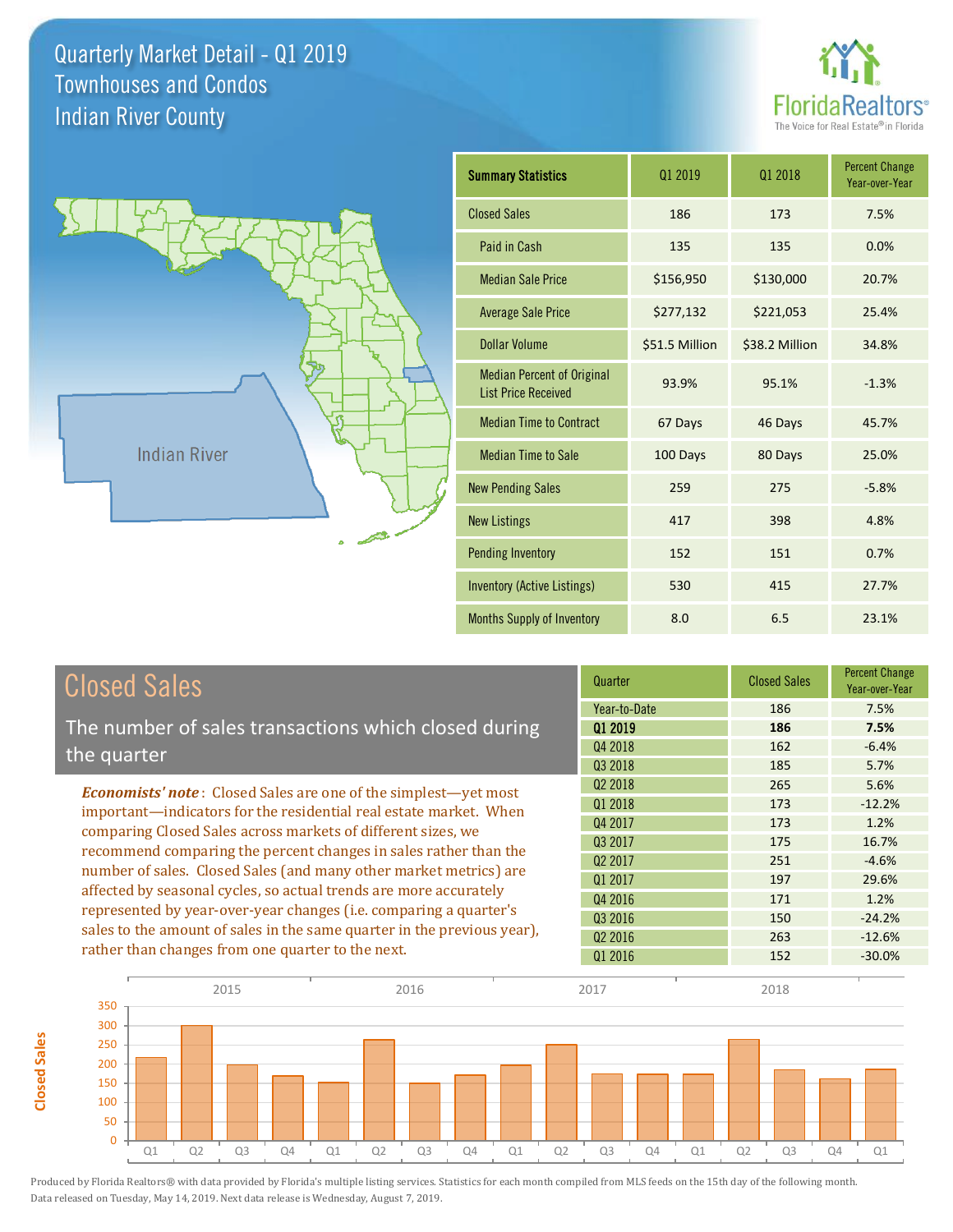**Cash Sales**



| <b>Cash Sales</b>                                                              | Quarter             | <b>Cash Sales</b> | <b>Percent Change</b><br>Year-over-Year |
|--------------------------------------------------------------------------------|---------------------|-------------------|-----------------------------------------|
|                                                                                | Year-to-Date        | 135               | $0.0\%$                                 |
| The number of Closed Sales during the quarter in                               | 01 2019             | 135               | 0.0%                                    |
| which buyers exclusively paid in cash                                          | Q4 2018             | 100               | $-12.3%$                                |
|                                                                                | Q3 2018             | 117               | $-12.7%$                                |
|                                                                                | Q <sub>2</sub> 2018 | 195               | 2.6%                                    |
|                                                                                | 01 2018             | 135               | $-4.9%$                                 |
| <b>Economists' note:</b> Cash Sales can be a useful indicator of the extent to | Q4 2017             | 114               | $-13.0%$                                |
| which investors are participating in the market. Why? Investors are            | Q3 2017             | 134               | 34.0%                                   |
| far more likely to have the funds to purchase a home available up front,       | Q <sub>2</sub> 2017 | 190               | $-0.5%$                                 |
| whereas the typical homebuyer requires a mortgage or some other                | Q1 2017             | 142               | 11.8%                                   |
| form of financing. There are, of course, many possible exceptions, so          | Q4 2016             | 131               | $-5.8%$                                 |
| this statistic should be interpreted with care.                                | 03 2016             | 100               | $-30.6%$                                |
|                                                                                | Q <sub>2</sub> 2016 | 191               | $-19.4%$                                |
|                                                                                | Q1 2016             | 127               | $-28.2%$                                |



# Cash Sales as a Percentage of Closed Sales

The percentage of Closed Sales during the quarter which were Cash Sales

*Economists' note* : This statistic is simply another way of viewing Cash Sales. The remaining percentages of Closed Sales (i.e. those not paid fully in cash) each quarter involved some sort of financing, such as mortgages, owner/seller financing, assumed loans, etc.

| Quarter             | <b>Percent of Closed</b><br>Sales Paid in Cash | <b>Percent Change</b><br>Year-over-Year |
|---------------------|------------------------------------------------|-----------------------------------------|
| Year-to-Date        | 72.6%                                          | $-6.9%$                                 |
| Q1 2019             | 72.6%                                          | $-6.9%$                                 |
| Q4 2018             | 61.7%                                          | $-6.4%$                                 |
| Q3 2018             | 63.2%                                          | $-17.5%$                                |
| Q <sub>2</sub> 2018 | 73.6%                                          | $-2.8%$                                 |
| 01 2018             | 78.0%                                          | 8.2%                                    |
| Q4 2017             | 65.9%                                          | $-14.0%$                                |
| 03 2017             | 76.6%                                          | 14.8%                                   |
| Q <sub>2</sub> 2017 | 75.7%                                          | 4.3%                                    |
| 01 2017             | 72.1%                                          | $-13.8%$                                |
| Q4 2016             | 76.6%                                          | $-6.8%$                                 |
| Q3 2016             | 66.7%                                          | $-8.3%$                                 |
| Q <sub>2</sub> 2016 | 72.6%                                          | $-7.8%$                                 |
| Q1 2016             | 83.6%                                          | 2.5%                                    |

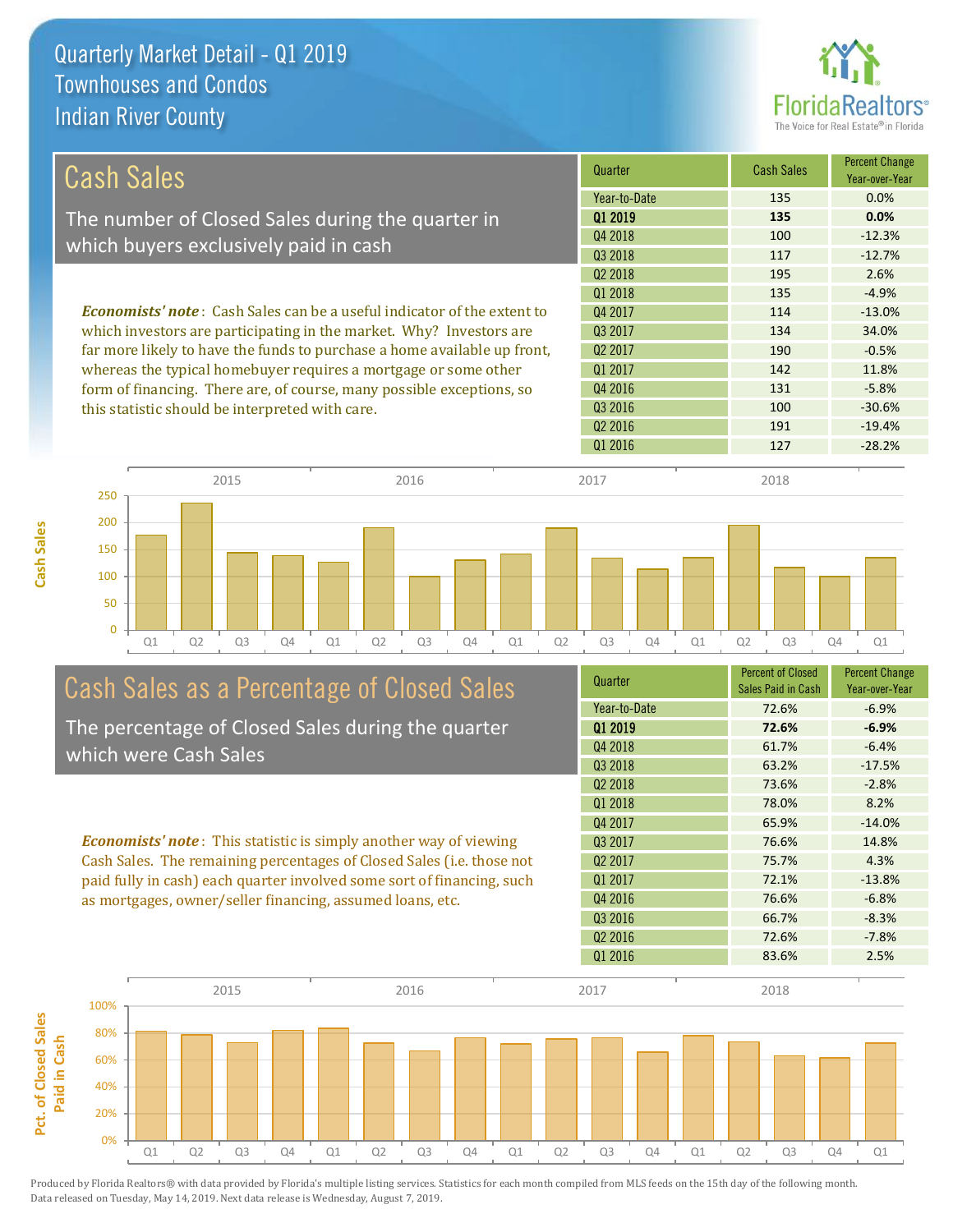

# Median Sale Price

The median sale price reported for the quarter (i.e. 50% of sales were above and 50% of sales were below)

*Economists' note* : Median Sale Price is our preferred summary statistic for price activity because, unlike Average Sale Price, Median Sale Price is not sensitive to high sale prices for small numbers of homes that may not be characteristic of the market area. Keep in mind that median price trends over time are not always solely caused by changes in the general value of local real estate. Median sale price only reflects the values of the homes that *sold* each quarter, and the mix of the types of homes that sell can change over time.

| Quarter             | <b>Median Sale Price</b> | <b>Percent Change</b><br>Year-over-Year |
|---------------------|--------------------------|-----------------------------------------|
| Year-to-Date        | \$156,950                | 20.7%                                   |
| Q1 2019             | \$156,950                | 20.7%                                   |
| 04 2018             | \$158,500                | 15.1%                                   |
| Q3 2018             | \$148,950                | 14.6%                                   |
| Q <sub>2</sub> 2018 | \$160,000                | $-1.5%$                                 |
| Q1 2018             | \$130,000                | 6.6%                                    |
| Q4 2017             | \$137,750                | 11.5%                                   |
| Q3 2017             | \$130,000                | 0.0%                                    |
| Q <sub>2</sub> 2017 | \$162,500                | 22.2%                                   |
| Q1 2017             | \$122,000                | 11.7%                                   |
| Q4 2016             | \$123,500                | 9.3%                                    |
| Q3 2016             | \$130,000                | 16.1%                                   |
| Q <sub>2</sub> 2016 | \$133,000                | 5.6%                                    |
| Q1 2016             | \$109,250                | $-8.2%$                                 |



## Average Sale Price

The average sale price reported for the quarter (i.e. total sales in dollars divided by the number of sales)

*Economists' note* : Usually, we prefer Median Sale Price over Average Sale Price as a summary statistic for home prices. However, Average Sale Price does have its uses—particularly when it is analyzed alongside the Median Sale Price. For one, the relative difference between the two statistics can provide some insight into the market for higher-end homes in an area.

| Quarter             | <b>Average Sale Price</b> | <b>Percent Change</b><br>Year-over-Year |
|---------------------|---------------------------|-----------------------------------------|
| Year-to-Date        | \$277,132                 | 25.4%                                   |
| 01 2019             | \$277,132                 | 25.4%                                   |
| Q4 2018             | \$284,515                 | 40.6%                                   |
| Q3 2018             | \$221,186                 | $-1.6%$                                 |
| Q2 2018             | \$287,399                 | 8.4%                                    |
| Q1 2018             | \$221,053                 | $-17.8%$                                |
| Q4 2017             | \$202,380                 | $-4.0%$                                 |
| Q3 2017             | \$224,740                 | 6.5%                                    |
| Q <sub>2</sub> 2017 | \$265,071                 | 19.6%                                   |
| Q1 2017             | \$269,049                 | 18.9%                                   |
| Q4 2016             | \$210,855                 | $-12.5%$                                |
| Q3 2016             | \$211,095                 | 11.2%                                   |
| Q <sub>2</sub> 2016 | \$221,596                 | 14.4%                                   |
| Q1 2016             | \$226,199                 | $-0.7%$                                 |



Produced by Florida Realtors® with data provided by Florida's multiple listing services. Statistics for each month compiled from MLS feeds on the 15th day of the following month. Data released on Tuesday, May 14, 2019. Next data release is Wednesday, August 7, 2019.

**Average Sale Price**

**Average Sale Price**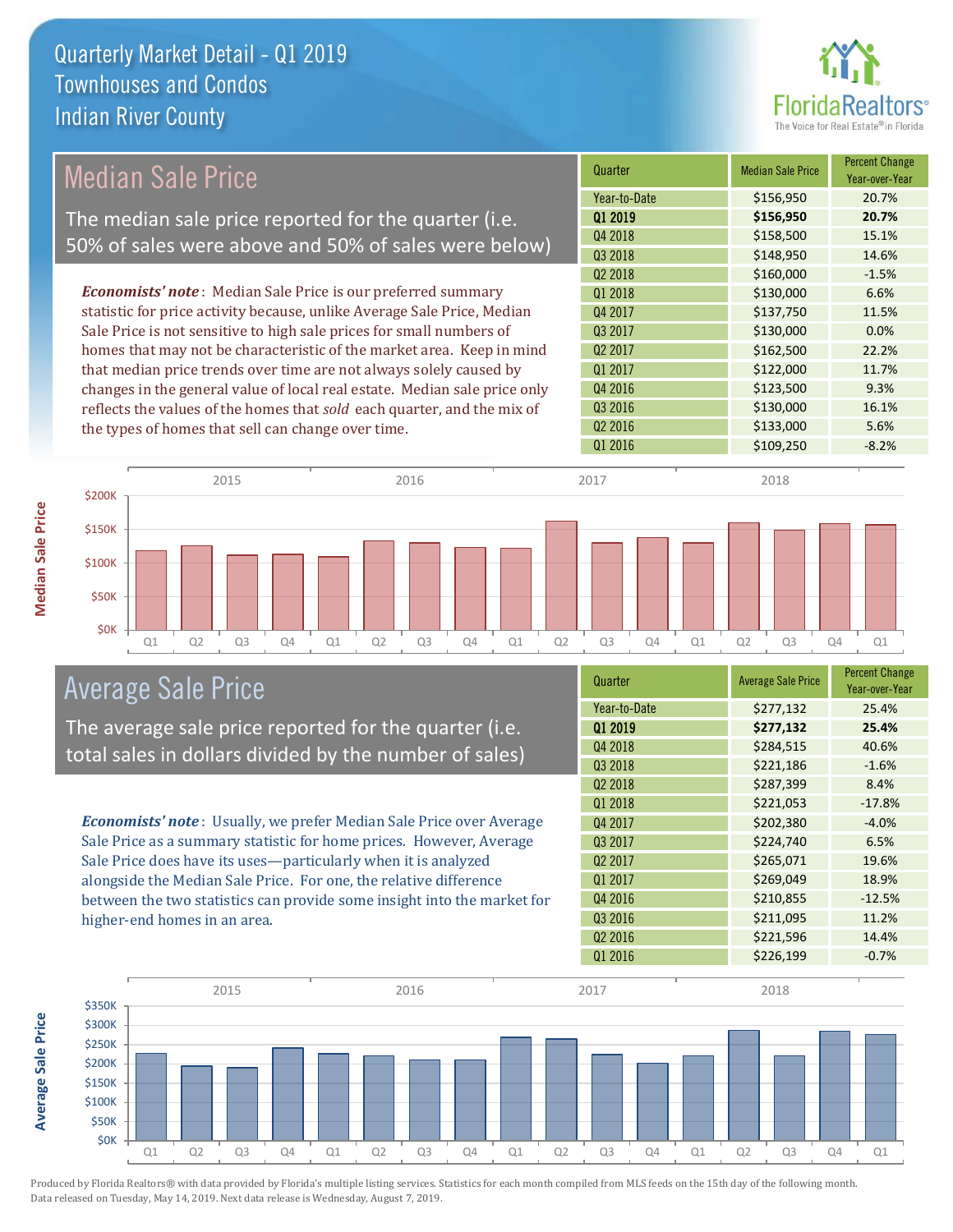

| Dollar Volume                                                                | Quarter             | <b>Dollar Volume</b> | <b>Percent Change</b><br>Year-over-Year |
|------------------------------------------------------------------------------|---------------------|----------------------|-----------------------------------------|
|                                                                              | Year-to-Date        | \$51.5 Million       | 34.8%                                   |
| The sum of the sale prices for all sales which closed                        | 01 2019             | \$51.5 Million       | 34.8%                                   |
| during the quarter                                                           | Q4 2018             | \$46.1 Million       | 31.6%                                   |
|                                                                              | Q3 2018             | \$40.9 Million       | 4.0%                                    |
|                                                                              | Q <sub>2</sub> 2018 | \$76.2 Million       | 14.5%                                   |
| <b>Economists' note</b> : Dollar Volume is simply the sum of all sale prices | Q1 2018             | \$38.2 Million       | $-27.8%$                                |
| in a given time period, and can quickly be calculated by multiplying         | Q4 2017             | \$35.0 Million       | $-2.9%$                                 |
| Closed Sales by Average Sale Price. It is a strong indicator of the health   | Q3 2017             | \$39.3 Million       | 24.2%                                   |
| of the real estate industry in a market, and is of particular interest to    | Q <sub>2</sub> 2017 | \$66.5 Million       | 14.2%                                   |
| real estate professionals, investors, analysts, and government agencies.     | Q1 2017             | \$53.0 Million       | 54.2%                                   |
| Potential home sellers and home buyers, on the other hand, will likely       | Q4 2016             | \$36.1 Million       | $-11.4%$                                |
| be better served by paying attention to trends in the two components         | 03 2016             | \$31.7 Million       | $-15.8%$                                |

of Dollar Volume (i.e. sales and prices) individually.



# Median Percent of Original List Price Received

The median of the sale price (as a percentage of the original list price) across all properties selling during the quarter

*Economists' note* : The Median Percent of Original List Price Received is useful as an indicator of market recovery, since it typically rises as buyers realize that the market may be moving away from them and they need to match the selling price (or better it) in order to get a contract on the house. This is usually the last measure to indicate a market has shifted from down to up, so it is what we would call a *lagging* indicator.

| Quarter             | Med. Pct. of Orig.<br><b>List Price Received</b> | <b>Percent Change</b><br>Year-over-Year |
|---------------------|--------------------------------------------------|-----------------------------------------|
| Year-to-Date        | 93.9%                                            | $-1.3%$                                 |
| Q1 2019             | 93.9%                                            | $-1.3%$                                 |
| Q4 2018             | 93.9%                                            | $-1.5%$                                 |
| Q3 2018             | 93.8%                                            | 0.1%                                    |
| Q <sub>2</sub> 2018 | 94.9%                                            | 1.4%                                    |
| Q1 2018             | 95.1%                                            | 0.7%                                    |
| Q4 2017             | 95.3%                                            | 1.9%                                    |
| 03 2017             | 93.7%                                            | 0.9%                                    |
| Q <sub>2</sub> 2017 | 93.6%                                            | $-0.1%$                                 |
| Q1 2017             | 94.4%                                            | 0.3%                                    |
| Q4 2016             | 93.5%                                            | $-0.1%$                                 |
| Q3 2016             | 92.9%                                            | $-1.6%$                                 |
| Q <sub>2</sub> 2016 | 93.7%                                            | 0.9%                                    |
| Q1 2016             | 94.1%                                            | 0.6%                                    |

Q1 2016 **\$34.4 Million -30.4%** 

Q2 2016 **\$58.3 Million** -0.1%

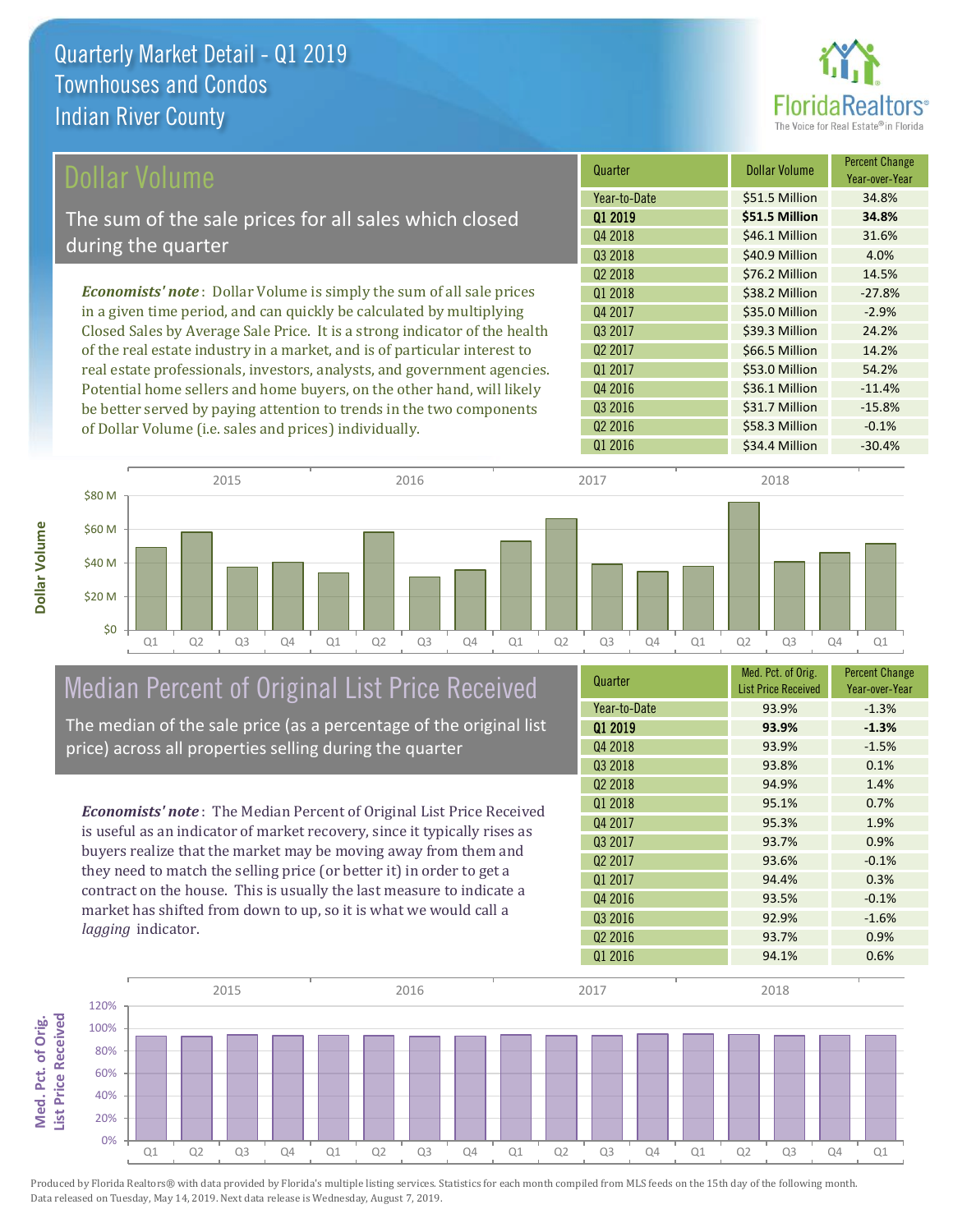

## Median Time to Contract

The median number of days between the listing date and contract date for all Closed Sales during the quarter

*Economists' note* : Like Time to Sale, Time to Contract is a measure of the length of the home selling process calculated for sales which closed during the quarter. The difference is that Time to Contract measures the number of days between the initial listing of a property and the signing of the contract which eventually led to the closing of the sale. When the gap between Median Time to Contract and Median Time to Sale grows, it is usually a sign of longer closing times and/or declining numbers of cash sales.

| Quarter             | <b>Median Time to</b><br>Contract | <b>Percent Change</b><br>Year-over-Year |
|---------------------|-----------------------------------|-----------------------------------------|
| Year-to-Date        | 67 Days                           | 45.7%                                   |
| Q1 2019             | 67 Days                           | 45.7%                                   |
| Q4 2018             | 72 Days                           | 28.6%                                   |
| Q3 2018             | 64 Days                           | 28.0%                                   |
| Q <sub>2</sub> 2018 | 38 Days                           | $-33.3%$                                |
| Q1 2018             | 46 Days                           | $-13.2%$                                |
| Q4 2017             | 56 Days                           | $-11.1%$                                |
| Q3 2017             | 50 Days                           | $-24.2%$                                |
| Q <sub>2</sub> 2017 | 57 Days                           | $-8.1%$                                 |
| Q1 2017             | 53 Days                           | 29.3%                                   |
| Q4 2016             | 63 Days                           | $-17.1%$                                |
| Q3 2016             | 66 Days                           | 46.7%                                   |
| Q <sub>2</sub> 2016 | 62 Days                           | $-7.5%$                                 |
| Q1 2016             | 41 Days                           | $-62.7%$                                |
|                     |                                   |                                         |



| Q1 | Q <sub>2</sub> | Q3 | Q4 | Q1 | Q <sub>2</sub> | Q <sub>3</sub> | Q4 | Q1 | Q <sub>2</sub> | Q <sub>3</sub> | Q4 | Q1 | Q <sub>2</sub> | O <sub>3</sub> |     | Q4 | Q1                   |  |
|----|----------------|----|----|----|----------------|----------------|----|----|----------------|----------------|----|----|----------------|----------------|-----|----|----------------------|--|
|    |                |    |    |    |                |                |    |    |                |                |    |    |                |                | . . |    | <b>Percent Chang</b> |  |

2015 2016 2017 2018

## Median Time to Sale

120

The median number of days between the listing date and closing date for all Closed Sales during the quarter

*Economists' note* : Time to Sale is a measure of the length of the home selling process, calculated as the number of days between the initial listing of a property and the closing of the sale. *Median* Time to Sale is the amount of time the "middle" property selling this month was on the market. That is, 50% of homes selling this month took *less* time to sell, and 50% of homes took *more* time to sell. Median Time to Sale gives a more accurate picture than Average Time to Sale, which can be skewed upward by small numbers of properties taking an abnormally long time to sell.

| Quarter             | <b>Median Time to Sale</b> | <b>Percent Change</b><br>Year-over-Year |
|---------------------|----------------------------|-----------------------------------------|
| Year-to-Date        | 100 Days                   | 25.0%                                   |
| Q1 2019             | 100 Days                   | 25.0%                                   |
| Q4 2018             | 115 Days                   | 11.7%                                   |
| Q3 2018             | 109 Days                   | 1.9%                                    |
| Q <sub>2</sub> 2018 | 82 Days                    | $-15.5%$                                |
| Q1 2018             | 80 Days                    | $-13.0%$                                |
| Q4 2017             | 103 Days                   | $-1.9%$                                 |
| Q3 2017             | 107 Days                   | $-12.3%$                                |
| Q <sub>2</sub> 2017 | 97 Days                    | $-7.6%$                                 |
| Q1 2017             | 92 Days                    | 9.5%                                    |
| Q4 2016             | 105 Days                   | $-5.4%$                                 |
| Q3 2016             | 122 Days                   | 31.2%                                   |
| Q <sub>2</sub> 2016 | 105 Days                   | $-0.9%$                                 |
| Q1 2016             | 84 Days                    | $-31.7%$                                |

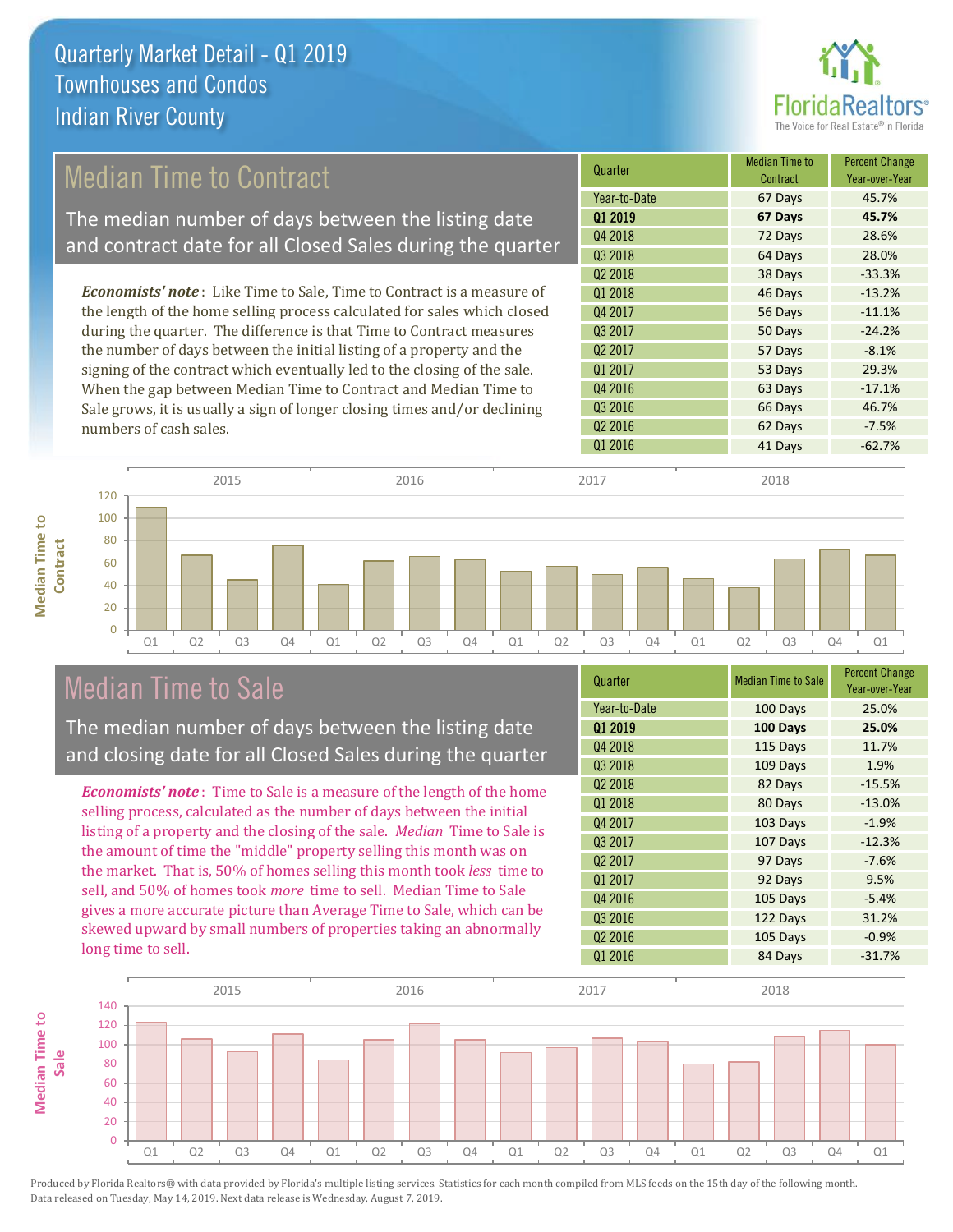

| <b>New Pending Sales</b><br>The number of listed properties that went under   | Year-to-Date        |     |          |
|-------------------------------------------------------------------------------|---------------------|-----|----------|
|                                                                               |                     | 259 | $-5.8%$  |
|                                                                               | 01 2019             | 259 | $-5.8%$  |
|                                                                               | Q4 2018             | 151 | $-11.7%$ |
| contract during the quarter                                                   | Q3 2018             | 188 | 11.2%    |
|                                                                               | Q <sub>2</sub> 2018 | 239 | 9.1%     |
| <b>Economists' note:</b> Because of the typical length of time it takes for a | 01 2018             | 275 | 4.6%     |
| sale to close, economists consider Pending Sales to be a decent               | Q4 2017             | 171 | $-2.8%$  |
| indicator of potential future Closed Sales. It is important to bear in        | Q3 2017             | 169 | 1.2%     |
| mind, however, that not all Pending Sales will be closed successfully.        | Q <sub>2</sub> 2017 | 219 | 0.9%     |
| So, the effectiveness of Pending Sales as a future indicator of Closed        | Q1 2017             | 263 | 16.4%    |
| Sales is susceptible to changes in market conditions such as the              | Q4 2016             | 176 | 13.5%    |
| availability of financing for homebuyers and the inventory of                 | Q3 2016             | 167 | $-10.2%$ |
| distressed properties for sale.                                               | Q <sub>2</sub> 2016 | 217 | $-43.6%$ |
|                                                                               | Q1 2016             | 226 | $-42.9%$ |

**New Listings**



# New Listings

The number of properties put onto the market during the quarter

*Economists' note* : New Listings tend to rise in delayed response to increasing prices, so they are often seen as a lagging indicator of market health. As prices rise, potential sellers raise their estimations of value—and in the most recent cycle, rising prices have freed up many potential sellers who were previously underwater on their mortgages. Note that in our calculations, we take care to not include properties that were recently taken off the market and quickly relisted, since these are not really *new* listings.

| Quarter             | <b>New Listings</b> | <b>Percent Change</b><br>Year-over-Year |
|---------------------|---------------------|-----------------------------------------|
| Year-to-Date        | 417                 | 4.8%                                    |
| 01 2019             | 417                 | 4.8%                                    |
| Q4 2018             | 286                 | 18.7%                                   |
| Q3 2018             | 240                 | 38.7%                                   |
| 02 2018             | 262                 | $-0.8%$                                 |
| Q1 2018             | 398                 | 23.6%                                   |
| Q4 2017             | 241                 | 9.5%                                    |
| Q3 2017             | 173                 | 2.4%                                    |
| 02 2017             | 264                 | 22.8%                                   |
| Q1 2017             | 322                 | $-0.6%$                                 |
| Q4 2016             | 220                 | $-0.9%$                                 |
| Q3 2016             | 169                 | $-23.5%$                                |
| Q <sub>2</sub> 2016 | 215                 | 0.0%                                    |
| Q1 2016             | 324                 | $-2.4%$                                 |

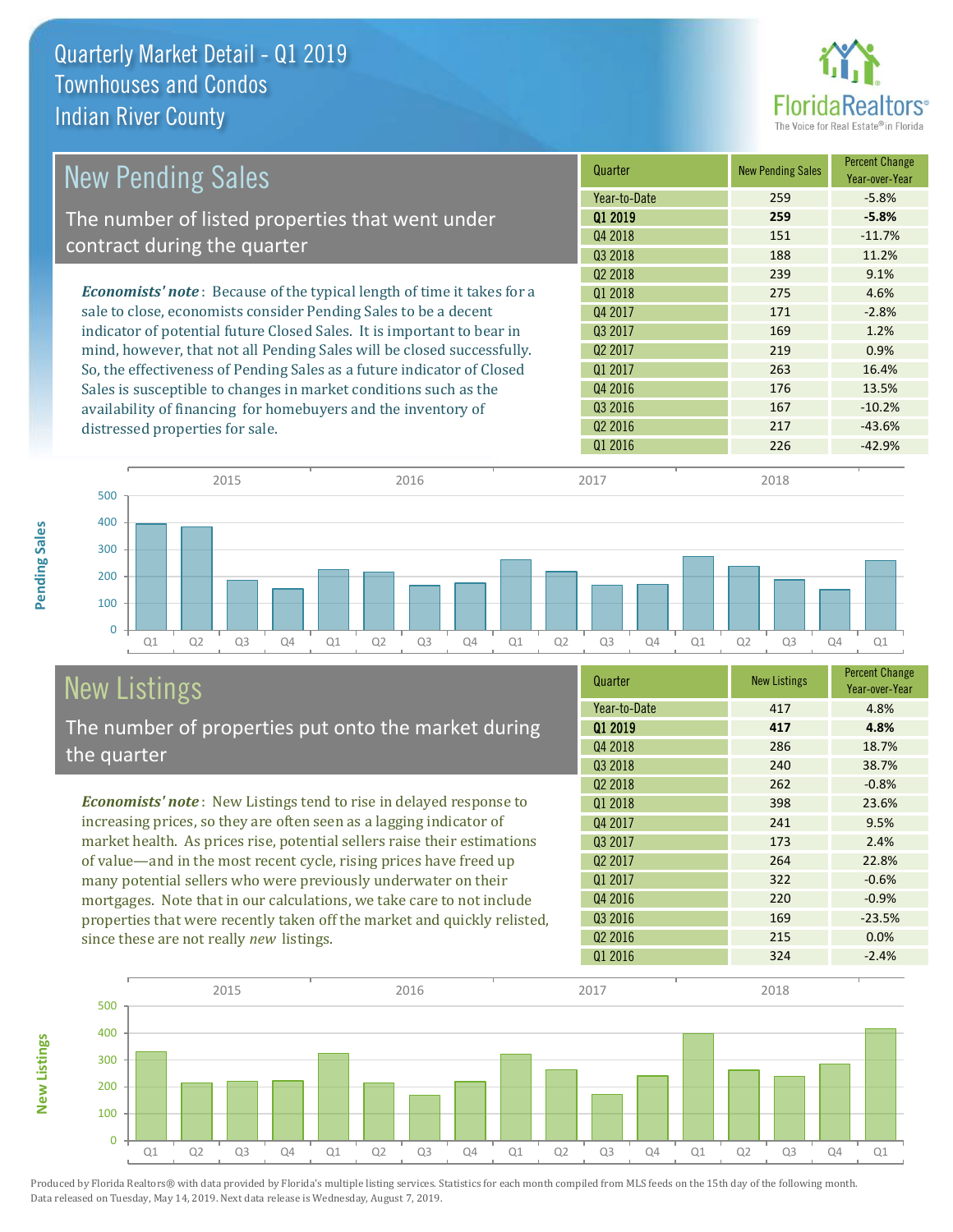

| Inventory (Active Listings)                                                  | Quarter                  | Inventory | <b>Percent Change</b><br>Year-over-Year |
|------------------------------------------------------------------------------|--------------------------|-----------|-----------------------------------------|
|                                                                              | <b>YTD (Monthly Avg)</b> | 523       | 30.1%                                   |
| The number of property listings active at the end of                         | 01 2019                  | 530       | 27.7%                                   |
| the quarter                                                                  | Q4 2018                  | 443       | 35.9%                                   |
|                                                                              | Q3 2018                  | 365       | 15.9%                                   |
|                                                                              | Q <sub>2</sub> 2018      | 360       | 0.6%                                    |
| <b>Economists' note</b> : There are a number of ways to define and calculate | 01 2018                  | 415       | 15.9%                                   |
| Inventory. Our method is to simply count the number of active listings       | Q4 2017                  | 326       | $-0.9%$                                 |
| on the last day of the quarter, and hold this number to compare with         | 03 2017                  | 315       | 3.6%                                    |
| the same quarter the following year. Inventory rises when New                | 02 2017                  | 358       | 6.5%                                    |
| Listings are outpacing the number of listings that go off-market             | Q1 2017                  | 358       | $-10.3%$                                |
| (regardless of whether they actually sell). Likewise, it falls when New      | Q4 2016                  | 329       | $-1.8%$                                 |
| Listings aren't keeping up with the rate at which homes are going off-       | Q3 2016                  | 304       | 5.2%                                    |



# Months Supply of Inventory

market.

**Inventory**

An estimate of the number of months it will take to deplete the current Inventory given recent sales rates

*Economists' note* : MSI is a useful indicator of market conditions. The benchmark for a balanced market (favoring neither buyer nor seller) is 5.5 months of inventory. Anything higher is traditionally a buyers' market, and anything lower is a sellers' market. There is no single accepted way of calculating MSI. A common method is to divide current Inventory by the most recent month's Closed Sales count, but this count is a usually poor predictor of future Closed Sales due to seasonal cycles. To eliminate seasonal effects, we use the 12-month average of monthly Closed Sales instead.

| Quarter                  | <b>Months Supply</b> | <b>Percent Change</b><br>Year-over-Year |
|--------------------------|----------------------|-----------------------------------------|
| <b>YTD (Monthly Avg)</b> | 7.9                  | 27.4%                                   |
| 01 2019                  | 8.0                  | 23.1%                                   |
| Q4 2018                  | 6.8                  | 38.8%                                   |
| Q3 2018                  | 5.5                  | 14.6%                                   |
| 02 2018                  | 5.5                  | $-1.8%$                                 |
| Q1 2018                  | 6.5                  | 18.2%                                   |
| Q4 2017                  | 4.9                  | $-9.3%$                                 |
| Q3 2017                  | 4.8                  | $-4.0%$                                 |
| Q <sub>2</sub> 2017      | 5.6                  | 7.7%                                    |
| Q1 2017                  | 5.5                  | $-5.2%$                                 |
| Q4 2016                  | 5.4                  | 20.0%                                   |
| Q3 2016                  | 5.0                  | 31.6%                                   |
| Q <sub>2</sub> 2016      | 5.2                  | 36.8%                                   |
| Q1 2016                  | 5.8                  | 3.6%                                    |

Q2 2016 336 18.3%

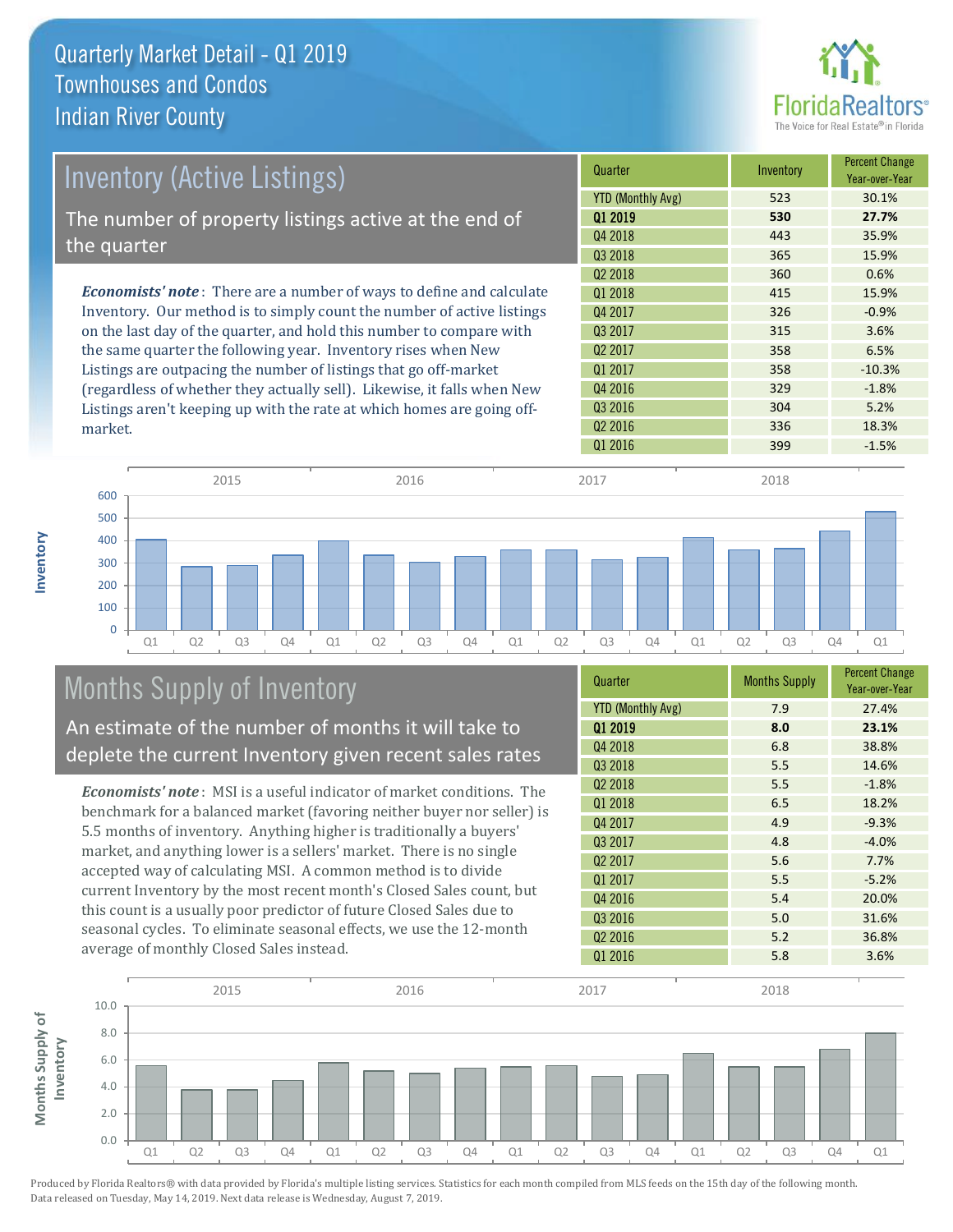

## Closed Sales by Sale Price

The number of sales transactions which closed during the quarter

*Economists' note:* Closed Sales are one of the simplest—yet most important—indicators for the residential real estate market. When comparing Closed Sales across markets of different sizes, we recommend comparing the percent changes in sales rather than the number of sales. Closed Sales (and many other market metrics) are affected by seasonal cycles, so actual trends are more accurately represented by year-over-year changes (i.e. comparing a quarter's sales to the amount of sales in the same quarter in the previous year), rather than changes from one quarter to the next.





## Median Time to Contract by Sale Price The median number of days between the listing date and contract date for all Closed Sales during the quarter

*Economists' note* : Like Time to Sale, Time to Contract is a measure of the length of the home selling process calculated for sales which closed during the quarter. The difference is that Time to Contract measures the number of days between the initial listing of a property and the signing of the contract which eventually led to the closing of the sale. When the gap between Median Time to Contract and Median Time to Sale grows, it is usually a sign of longer closing times and/or declining numbers of cash sales.

| <b>Sale Price</b>     | <b>Median Time to</b><br>Contract | <b>Percent Change</b><br>Year-over-Year |
|-----------------------|-----------------------------------|-----------------------------------------|
| Less than \$50,000    | 34 Days                           | $-30.6%$                                |
| $$50,000 - $99,999$   | 60 Days                           | 150.0%                                  |
| $$100,000 - $149,999$ | 42 Days                           | 147.1%                                  |
| $$150,000 - $199,999$ | 84 Days                           | 44.8%                                   |
| \$200,000 - \$249,999 | 139 Days                          | $-54.6%$                                |
| \$250,000 - \$299,999 | 272 Days                          | 532.6%                                  |
| \$300,000 - \$399,999 | 97 Days                           | 70.2%                                   |
| \$400,000 - \$599,999 | 67 Days                           | $-76.0%$                                |
| \$600,000 - \$999,999 | 83 Days                           | 151.5%                                  |
| \$1,000,000 or more   | 146 Days                          | $-49.7%$                                |



Produced by Florida Realtors® with data provided by Florida's multiple listing services. Statistics for each month compiled from MLS feeds on the 15th day of the following month. Data released on Tuesday, May 14, 2019. Next data release is Wednesday, August 7, 2019.

**Median Time to Contract**

**Median Time to Contract**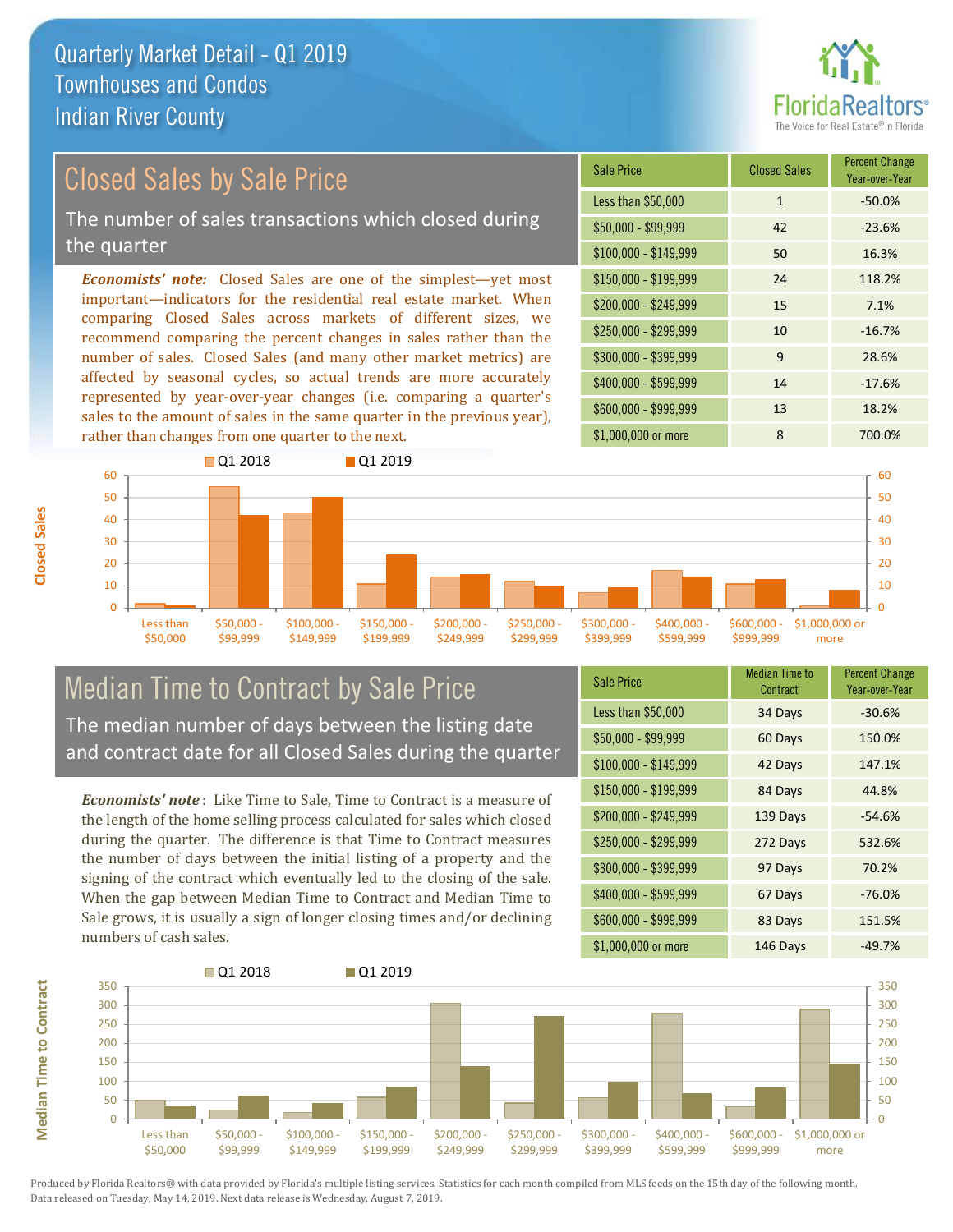

# New Listings by Initial Listing Price

The number of properties put onto the market during the quarter

*Economists' note:* New Listings tend to rise in delayed response to increasing prices, so they are often seen as a lagging indicator of market health. As prices rise, potential sellers raise their estimations of value—and in the most recent cycle, rising prices have freed up many potential sellers who were previously underwater on their mortgages. Note that in our calculations, we take care to not include properties that were recently taken off the market and quickly relisted, since these are not really *new* listings.

| <b>Initial Listing Price</b> | <b>New Listings</b> | <b>Percent Change</b><br>Year-over-Year |
|------------------------------|---------------------|-----------------------------------------|
| Less than \$50,000           | 0                   | $-100.0%$                               |
| $$50,000 - $99,999$          | 65                  | $-13.3%$                                |
| $$100,000 - $149,999$        | 85                  | $-8.6%$                                 |
| $$150,000 - $199,999$        | 52                  | $-1.9%$                                 |
| \$200,000 - \$249,999        | 19                  | $-32.1%$                                |
| \$250,000 - \$299,999        | 30                  | $-6.3%$                                 |
| \$300,000 - \$399,999        | 43                  | 34.4%                                   |
| \$400,000 - \$599,999        | 46                  | 0.0%                                    |
| \$600,000 - \$999,999        | 49                  | 104.2%                                  |
| \$1,000,000 or more          | 28                  | 115.4%                                  |



## Inventory by Current Listing Price The number of property listings active at the end of the quarter

*Economists' note* : There are a number of ways to define and calculate Inventory. Our method is to simply count the number of active listings on the last day of the quarter, and hold this number to compare with the same quarter the following year. Inventory rises when New Listings are outpacing the number of listings that go off-market (regardless of whether they actually sell). Likewise, it falls when New Listings aren't keeping up with the rate at which homes are going offmarket.

| <b>Current Listing Price</b> | Inventory | <b>Percent Change</b><br>Year-over-Year |
|------------------------------|-----------|-----------------------------------------|
| Less than \$50,000           | 0         | $-100.0%$                               |
| $$50,000 - $99,999$          | 54        | 22.7%                                   |
| $$100,000 - $149,999$        | 73        | 25.9%                                   |
| $$150,000 - $199,999$        | 58        | 23.4%                                   |
| \$200,000 - \$249,999        | 26        | $-33.3%$                                |
| \$250,000 - \$299,999        | 53        | 23.3%                                   |
| \$300,000 - \$399,999        | 72        | 33.3%                                   |
| $$400,000 - $599,999$        | 72        | 7.5%                                    |
| \$600,000 - \$999,999        | 70        | 118.8%                                  |
| \$1,000,000 or more          | 52        | 73.3%                                   |



Produced by Florida Realtors® with data provided by Florida's multiple listing services. Statistics for each month compiled from MLS feeds on the 15th day of the following month. Data released on Tuesday, May 14, 2019. Next data release is Wednesday, August 7, 2019.

**Inventory**